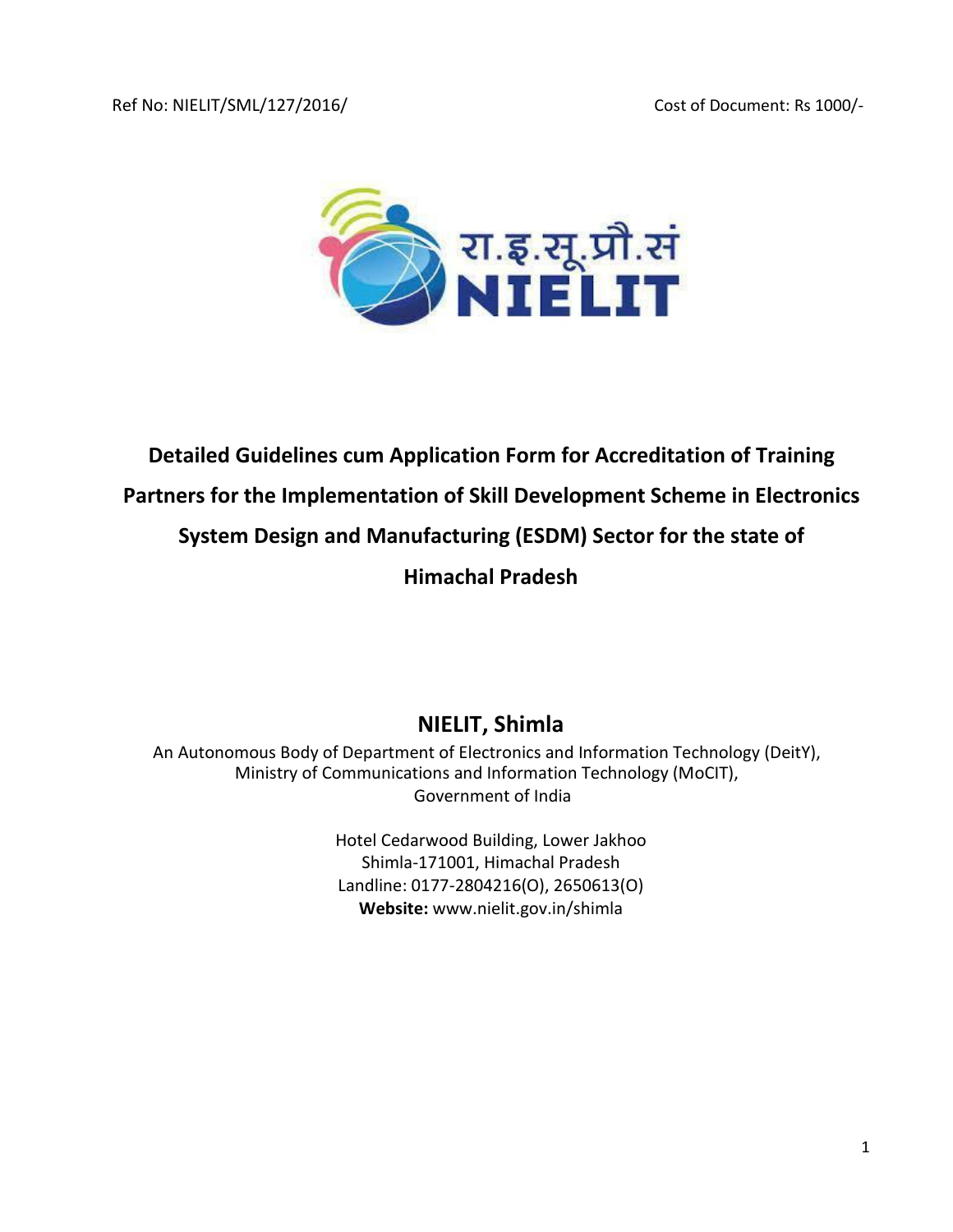# **CONTENTS**

| S. No.              | <b>Details</b>                                                                   | Page No. |
|---------------------|----------------------------------------------------------------------------------|----------|
| 1.                  | Preamble                                                                         | 3        |
| 2.                  | Schedule                                                                         | 3        |
| 3.                  | <b>Objectives of Training</b>                                                    | 3        |
| 4.                  | Level-wise Eligibility, Targets & Fees                                           | 3        |
| 5.                  | <b>State Target</b>                                                              | 4        |
| 6.                  | <b>Invitation for Accreditation</b>                                              | 4        |
| 7.                  | Who Can Apply for Accreditation                                                  | 4        |
| 8.                  | Type of Accreditation                                                            | 5        |
| 9.                  | Requirements and eligibility of the Institutions                                 | 5        |
| 10.                 | Procedure for ESDM Accreditation: Class A & Class B                              | 7        |
| 11.                 | Key Responsibilities of an Accredited Institute                                  | 9        |
| 12.                 | <b>Other Terms and Conditions</b>                                                | 10       |
| 13.                 | Guidelines for submission                                                        | 11       |
| <b>ANNEXURE-I</b>   | Details of Training to be provided under ESDM Scheme                             | 12       |
| <b>ANNEXURE-II</b>  | <b>Covering Letter Format</b>                                                    | 16       |
| <b>ANNEXURE-III</b> | Format for applying ESDM accreditation                                           | 17       |
| <b>ANNEXURE-IV</b>  | Application Performa for Accreditation of Training<br>Institutes for ESDM Scheme | 19       |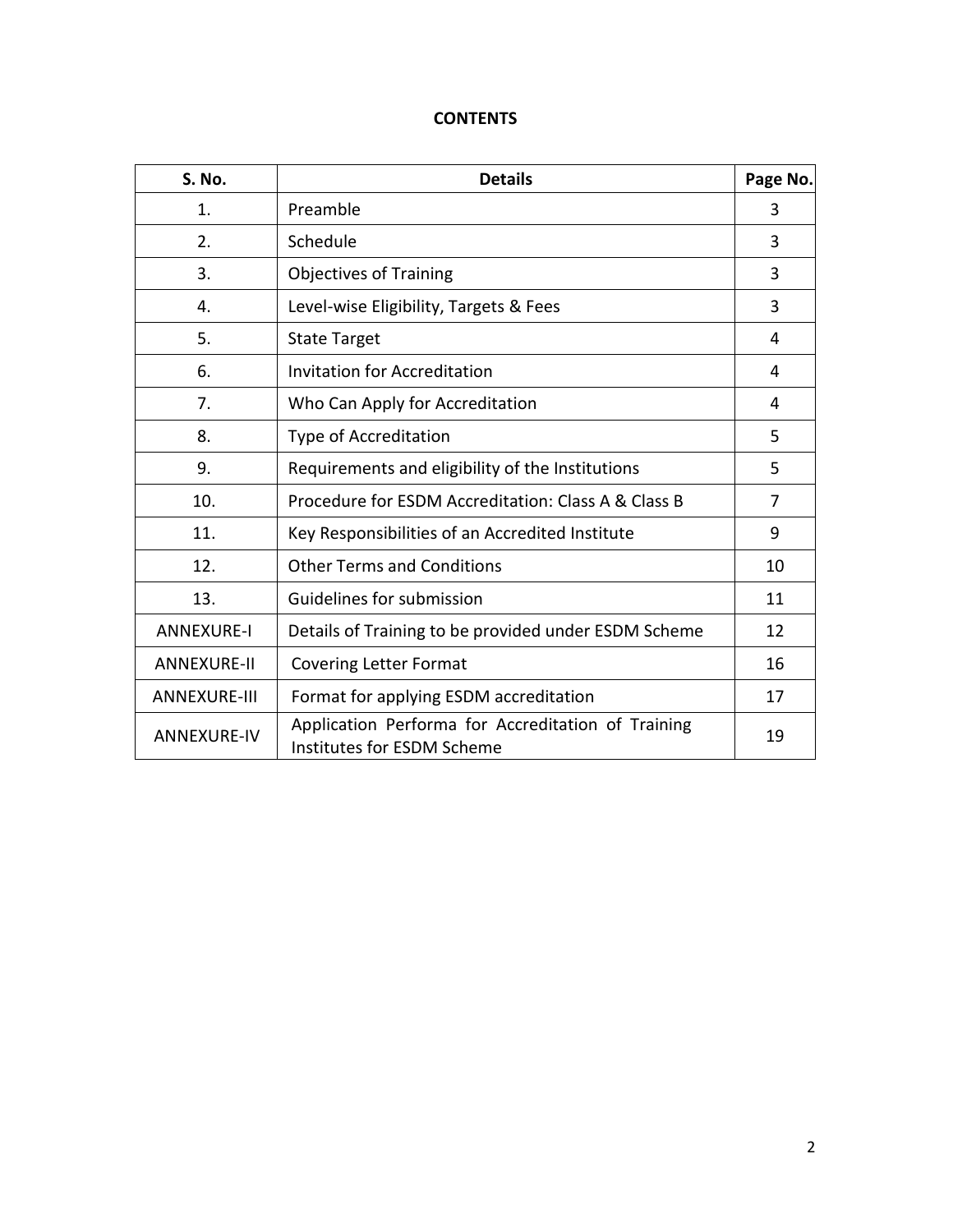## **1. Preamble**

NIELIT is an autonomous scientific society of Department of Electronics and Information Technology (DeitY), Ministry of Communications & Information Technology, Govt. of India. NIELIT's Shimla centre offers courses in the technologies like Embedded Systems, Hardware-Networking, MATLAB, PCB Designing, Cloud Computing, Android and other areas of Information Technology and Electronics. It has also organized various free training programmes for SC/ST and Minority community under different Government Schemes from time to time.

The Government of India launched the 'Scheme for Financial Assistance to Select States for Skill Development in ESDM Sector' in November 2013. The scheme was aimed at enhancing the skilling capacities in ESDM (Electronics System Design and Manufacturing) Sector through public and private sector for students/unemployed youth belonging to other disciplines. The detail of the scheme is available on ESDM portal https://esdm-skill.deity.gov.in.

The purpose of this document is to invite application for accrediting Training Partners in the state of Himachal Pradesh for the implementation of Skill Development Scheme ESDM sector funded by Department of Electronics and Information Technology (DeitY), MOCIT Govt. of India.

# **2. Schedule:**

Application forms received till the last day of month will be scrutinized in first week of next month

# **3. Objectives:**

The objective of the scheme was to provide financial assistance to select 8 states (in phase I) for facilitating skill development for 90,000 persons in ESDM sector for improving their employability. Subsequently in December 2014, the Government of India enhanced the scope of the scheme (with minor variations in fund flow) to the rest of the country. The new scheme envisaged as **'Scheme for Skill Development in ESDM for Digital India**' aims to skill 3,28,000 candidates. Both the schemes will run concurrently and gives a cumulative target of training 4,18,000 candidates in the next 04 years for gainful employment in ESDM Sector. The list of courses offered is given in **Annexure I.**

|                                         | Lower level skills               |                                       | <b>Middle level skills</b>                                  | <b>Higher level skills</b>         |
|-----------------------------------------|----------------------------------|---------------------------------------|-------------------------------------------------------------|------------------------------------|
| Level                                   | Un-skilled<br>$(L1-L2)$          | Semi-skilled<br>(L3)                  | Supervisor<br>(L4)                                          | Master technician/<br>Trainer (L5) |
| Equivalence                             | IX-X std.                        | ITI                                   | Diploma                                                     | Post-Diploma                       |
| Entry at                                | 8 <sup>th</sup> pass             | $10^{th}$ pass                        | 10th + ITI, 12th pass,<br>Other graduates (non-<br>Science) | Diploma, BSc.                      |
| <b>Course duration</b>                  | 3 months<br>(~200-250<br>$hrs)*$ | 6 month $($ $^{\sim}350$<br>$hrs.$ )* | 6 month (~350 hrs.)*                                        | 6 month ( $^{\sim}400$<br>$hrs.)*$ |
| Target (No. of<br>candidates) Scheme-I  | 22,500                           | 22,500                                | 31,500                                                      | 13,500                             |
| Target (No. of<br>candidates) Scheme-II | 82,000                           | 82,000                                | 1,14,800                                                    | 49,200                             |

## **4. Level-wise Eligibility, Targets & Fees**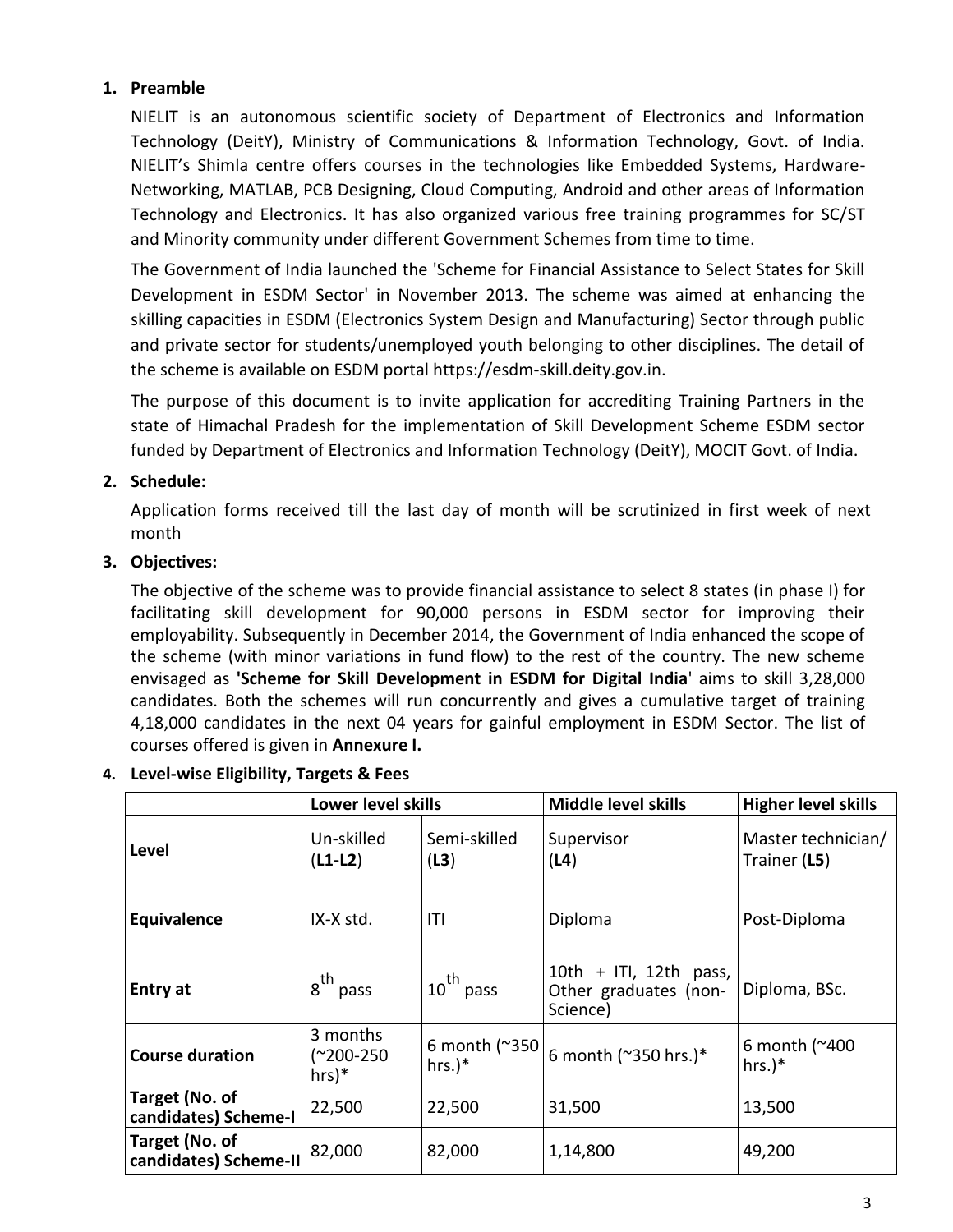| <b>Level-wise Course</b><br>fee per candidate                | Rs. 5,000/- | Rs. 10,000/- | Rs. 12,000/- | Rs. 15,000/- |
|--------------------------------------------------------------|-------------|--------------|--------------|--------------|
| Level-wise<br>Registration-cum-<br><b>Certification cost</b> | Rs. 500/-   | Rs. 1000/-   | Rs. 1500/-   | Rs. 2000/-   |

#### **5. State Target**

| <b>State</b>     | Target / year |  |
|------------------|---------------|--|
| Himachal Pradesh | 15000 each    |  |

## **6. Invitation for Accreditation of Training Partner:**

- **6.1** NIELIT, Shimla invites applications from organizations/institutions to participate in Accreditation of Training Partners to conduct skill development programs as per the requirement of financing agency and NIELIT.
- **6.2** Interested applicants may download the format and other documents related to Accreditation from the website **www.nielit.gov.in/shimla**
- **6.3** The applications must be delivered to the address mentioned below.

| <b>The Director</b>                     |
|-----------------------------------------|
| NIELIT Shimla                           |
| Hotel Cedarwood Building, Lower Jakhoo, |
| Shimla-171001, Himachal Pradesh         |

# **7. Who Can Apply for Accreditation :**

Education plays a vital role in the development of any nation. Therefore, there is a premium on both quantity (increased access) and quality (relevance and excellence of academics programs offered) of higher education. Like in any other domain, the method to improve quality remains the same that is, finding and recognizing new needs and satisfying them with products and services of HIGH standards.

NIELIT ESDM accreditation is a quality assurance scheme for technical education. It is open to all AICTE/NCVT approved Institutions and those centers which are already empanelled/accredited by NIELIT and all others which provide technical education to students.

Taking into consideration the large network of technical education in the country, NIELIT will offer accreditation at two levels at par with each other. Under **Class A** accreditation, existing NIELIT Hardware (CHM-O/A Level) recognized Institutions will be approved for ESDM courses. Under **Class B** accreditation, the existing AICTE/Central/State Govt./ Technical Board/Polytechnic/ITIs / NCVT approved Institutions will be approved for the ESDM courses on a self-accreditation model. Besides, under **Class B** accreditation, NON - NIELIT Hardware accredited Private Training Institutions or the already approved NIELIT Centers (Software – O/A/B/C Level) will be accredited for the ESDM courses they wish to take on for training the students.

## **8. Type of Accreditation**

8.1 Class A: Existing NIELIT Hardware (CHM-O/A Level) recognized Institutions independently operating in Vocational Space are eligible to conduct the ESDM courses. The Institute must ensure availability of infrastructure commensurate with the courses they wish to apply for. Selfcertification to this effect with detailed list of infrastructure available should be submitted along with the application. Accreditation will be subject to a physical verification of premises as well as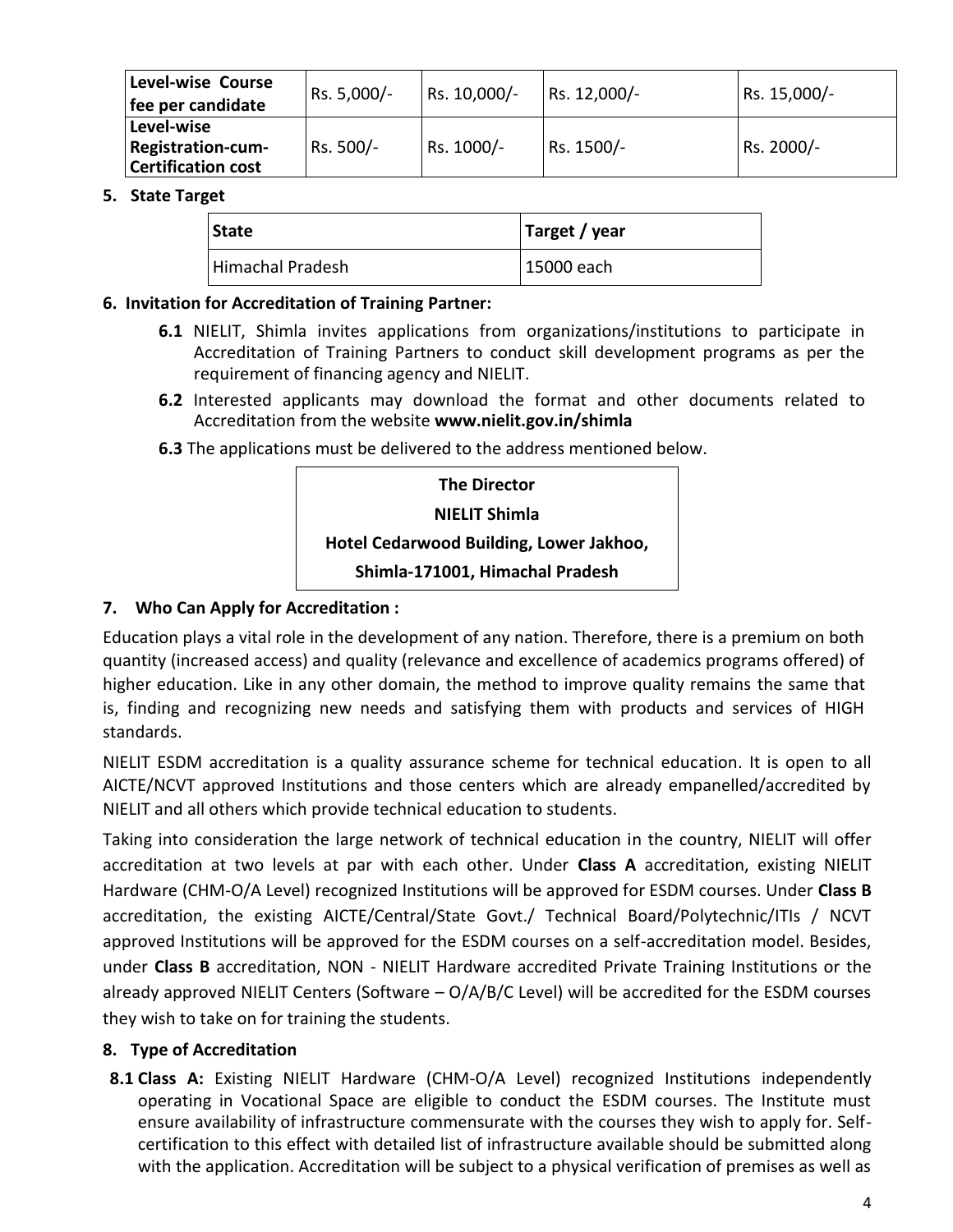related infrastructure.

**8.2 Class B:** Existing AICTE/Central/State Government/Technical Board/Polytechnic/ITIs / NCVT and other private institutions can take up the Class B accreditation. The institutions falling under this category will be required to submit Self-Certification documents and Statements. A sudden and uninformed visit may take place for the purpose of verification.

# **9. Requirements and eligibility of the Institutions:**

i. Institutions should fall under any of these categories:

- a. NIELIT Hardware (CHM-O/A Level) accredited
- b. Institutions approved by Councils under Central Government like AICTE
- c. College/Institutes/ITIs/Polytechnics affiliated to a University set by Central or State/ UT Government or recognized by UGC
- d. Schools/Institutes/ ITIs/Polytechnics approved by Central or State Boards of Secondary Education (or equivalent) or Boards of Technical Education or NCVT.
- e. Any other institute set up by Central or State/ UT Government.
- f. Other training institutions operating in the field of Electronics.
- g. Training institutions set up by private companies to meet the skilled manpower requirement for in-house needs or for the Electronics sector.
- ii. Institutions should be in operation for at least last two years at the address mentioned in the proposal. For this, a certificate issued by Government body is must.
- iii. Institute shall be set up under one of the following :
	- a. A Society registered under the Registration of Societies Act 1860 through the Chairman or Secretary of society or
	- b. A Trust registered under the Charitable Trusts Act 1950 or any other relevant Acts through the Chairman or Secretary of the trust or
	- c. A company established under Section 25 of Companies Act 1956.
	- d. Central or State Government / UT Administration or by a Society or a Trust registered by them.
	- e. The above bodies as mentioned in a, b, c may be a body formed under Public Private Partnership (PPP) or under Board of Trustees mode through an officer authorized by Central or State Government / UT Administration.
- iv. The applicants shall not use name of the technical institution in such a way that the abbreviated form of the name of the technical Institution becomes IIM/IIT/IISc/NIT/IIIT or a statuatory body such as AICTE/UGC/MHRD/GoI or NIELIT. The applicant shall also not use the word(s) Government, India, Indian, National, All India, All India council, Commission anywhere in the name of the technical Institution and other names as prohibited under the Emblems And Names (Prevention of Improper Use) Act, 1950. Provided that the restrictions mentioned above shall not be applicable, if the technical Institution is established by Government of India or its name is approved by the Government of India.
- v. The Institute should have ownership or lease of requisite land/building in its name.
- vi. Institution should have the basic facilities like permanent structure for class rooms and laboratories.
- vii. Well ventilated classrooms and laboratories of size at least 40 sq mt each, the basic amenities like drinking water, toilets (separate for men and women), well equipped labs (as per course requirements), electricity connection with power backup solutions to take care of power outages.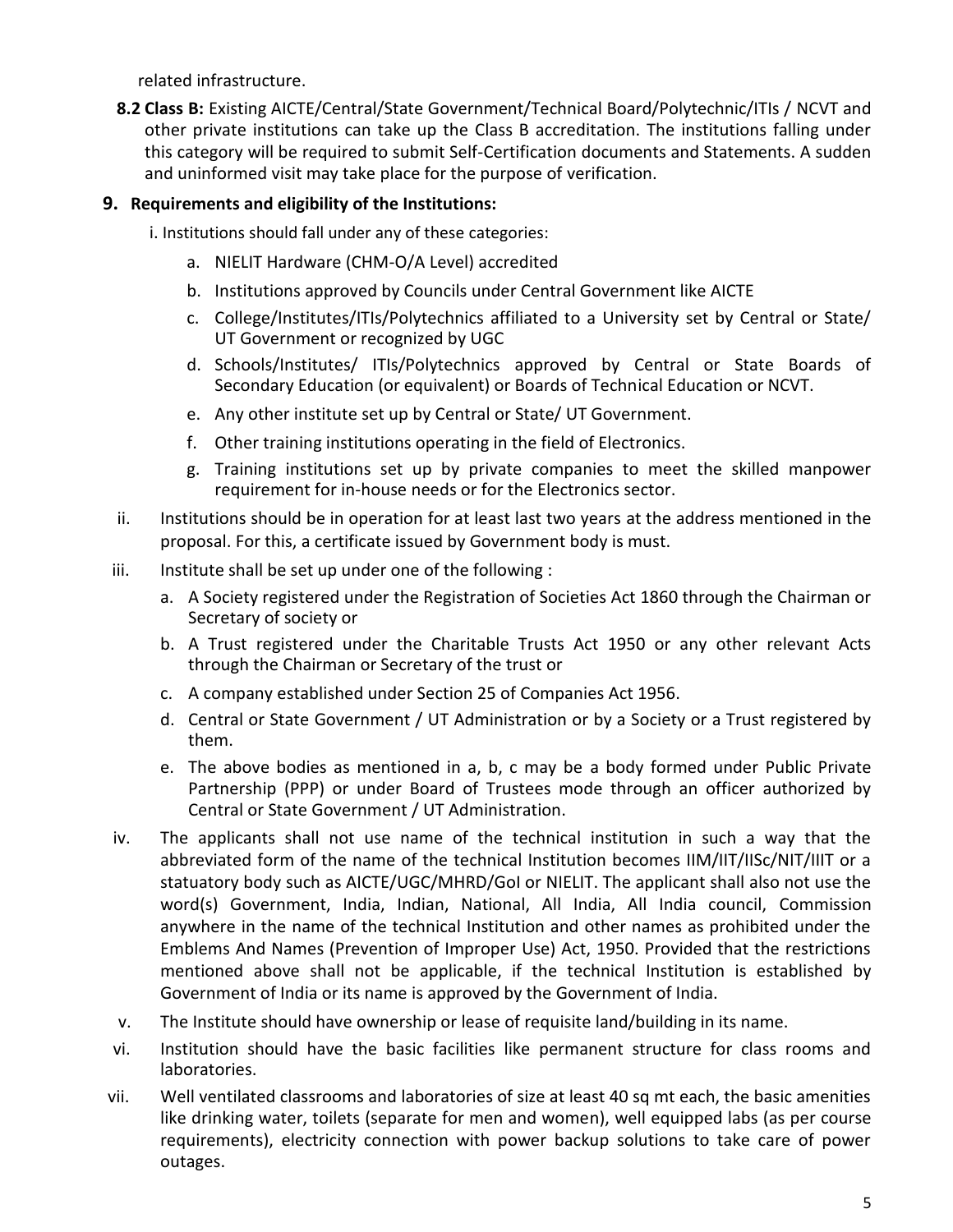- viii. Furniture for all the classrooms/labs/A-V room/library/ staff rooms etc.
- ix. Minimum Area Requirements for one batch of 25 students is as follows :

| <b>Requirement/Level</b>  | $L_1$    | L2       | L3       | L4       | L5       |
|---------------------------|----------|----------|----------|----------|----------|
| Classroom (approx size)   | 40 sqm   | 40 sqm   | 40 sqm   | 40 sqm   | 40 sqm   |
| Lab/workshop(approx size) | 40 sqm   | 40 sqm   | 40 sqm   | 40 sqm   | 40 sqm   |
| <b>Admin space</b>        | Adequate | Adequate | Adequate | Adequate | Adequate |
| <b>Amenities</b>          | Adequate | Adequate | Adequate | Adequate | Adequate |
| Parking area              | Adequate | Adequate | Adequate | Adequate | Adequate |

x. Minimum Faculty Requirements for one batch of 25 students is as follows :

|                      | L <sub>1</sub>            |                                     | L3 | L4 | <b>L5</b>                        |
|----------------------|---------------------------|-------------------------------------|----|----|----------------------------------|
| <b>Faculty</b>       | 01 B.Tech/M. Tech. or eq. |                                     |    |    | 02 B.Tech/ M. Tech. or eq.       |
| Lab support<br>staff |                           | 1 Diploma/CHM-O/A Level/ ITI or eq. |    |    | 2 Diploma/ CHM-O/A Level /ITI or |

- a. Equivalent qualification as defined by AICTE/UGC/AIU or other competent authority.
- b. With increase in intake the faculty to student ratio should not be less than 1:30.
- c. Faculties must have relevant experience in the courses applied.
- xi. Well equipped library with sufficient number of books related to the courses should be maintained.
- xii. The Institute shall provide the following facilities for conduct of examinations :
	- a. PCs for the entire batch with Good Internet connectivity for conduct of Online Examination.
	- b. A good quality Scanner, a Laser Printer and Computer with Internet connection for examination work to the Examination Staff.
	- c. Two Technical manpower and all the required support for Server Setup and Lab setup etc. for Online Examination.
	- d. Two support staff for both Online examination and Practical Assessment.
	- e. Arrange Power Backup facility such as UPS, Generator for uninterrupted & smooth conduct of examination.
	- *f.* Make arrangements for Videography of the whole examination activity (continuous streaming) as and when required.
	- *g.* Provide UIDAI approved biometric devices for authentication and authorization purposes.

# **10. Procedure for ESDM Accreditation: Class A & Class B**

The basic procedure for accreditation will include the following:

- i. Institute (NIELIT Accredited CHM-O/A level) can apply to NIELIT using the Application Form and other performa given at Annexure- II, III and IV.
- ii. The applicable fee shall be as under: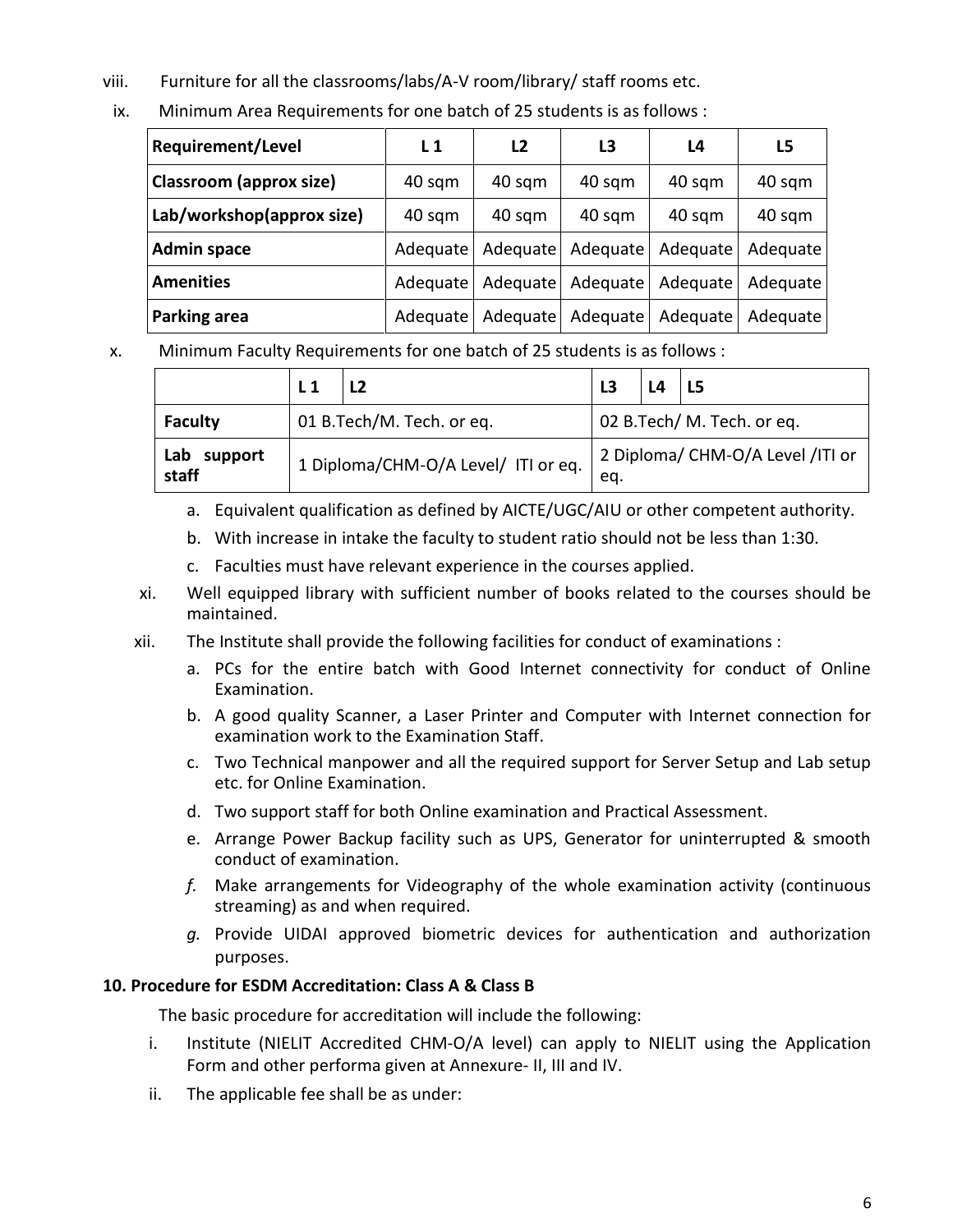| <b>For Government Institutions</b>                                                              |                                 |
|-------------------------------------------------------------------------------------------------|---------------------------------|
| <b>ESDM Accreditation Registration Fee:</b>                                                     | Rs. 6000/-                      |
| Course Accreditation Fee:                                                                       | Rs. 2000/- per course per annum |
| Institute Inspection fee:                                                                       | Rs. 10000/-                     |
|                                                                                                 |                                 |
| (e.g. For an Govt. institute to run three courses for two years, the fee would be Rs. 28,000/-) |                                 |
| <b>For Private Institutes</b>                                                                   |                                 |
| <b>ESDM Accreditation Registration:</b>                                                         | Rs. 12,000/-                    |
| Course Accreditation fee:                                                                       | Rs. 2000/- per course per annum |
| Institute Inspection fee:                                                                       | Rs. 10000/-                     |

*(e.g. For a private institute to run three courses for two years, the fee would be Rs. 34,000/-)*

## *Note:*

- a) *All the payment should be made by Demand Draft in favour of* NIELIT Shimla payable at Shimla.
- *b) Service Taxes as applicable from time to time will be extra and should be paid along with requisite fees.*
- iii. Institute must submit Self Certification in form of Affidavit on Stamp Paper duly notarized, supporting documents for classifying them as Class A/ Class B, Govt. technical institution, institute setup documents (Certificate of Registration), Documents relating to Financial Position, copy of PAN, TAN, VAT, Service Tax registration etc.
- iv. All the pages of this handbook, supporting documents must be numbered, signed and stamped by the owner of the institute and should be submitted along with the application and requisite fees in form of demand draft.
- v. After receiving the application for accreditations, a preliminary screening will be done to ensure eligibility for accreditation and necessary documents attached.
- vi. All the eligible applications will be scrutinized by a Team constituted by the NIELIT Shimla for ESDM Courses according to the laid down criteria for accreditation.
- vii. The eligible Institutions will be allocated unique/special code number called the **Temp ESDM ID** by NIELIT Shimla. All Govt. technical institutions and NIELIT CHM-O/A level accredited institutes would be provisionally accredited based on self-certification method. However, for private institutions, Inspection team will do a site-visit before awarding accreditation.
- viii. A sudden and uninformed visit to any institute may be made to verify the self certification or to ascertain the quality of training. Institute, if not found suitable after sudden and uninformed visit by the Inspection team, will be given the chance to improve in lacking area as mentioned by Inspection Team within 01 Week Time. If institute fails to do so, its accreditation will be cancelled and payment made by the institute would be forfeited. However, for all such cases the concerned institute has to pay inspection fees again.
- ix. The Inspection Team will submit its report and recommendations to the Director NIELIT Shimla.
- x. The recommendations of the Inspection Team will be considered by the Director NIELIT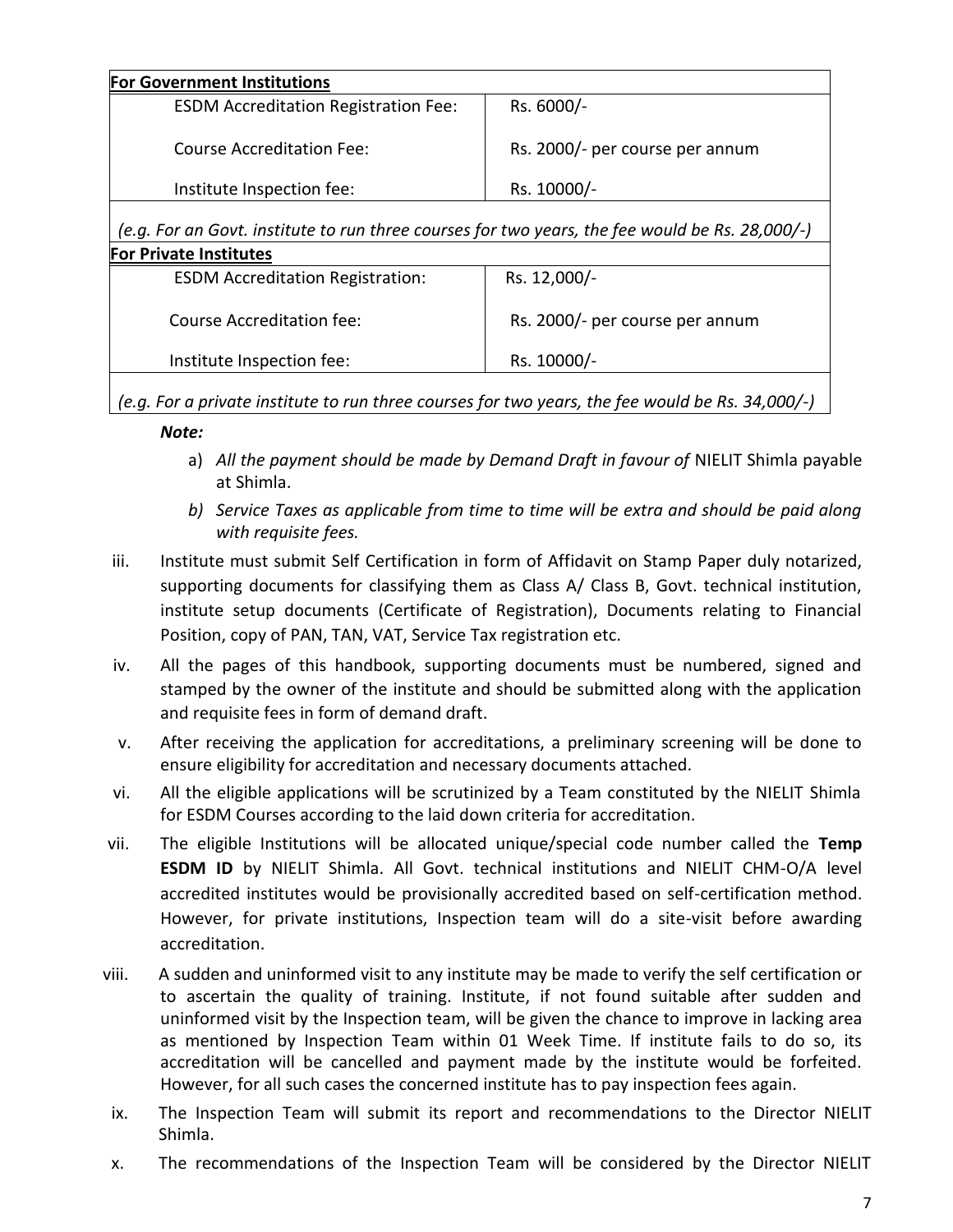Shimla and if found appropriate, provisional accreditation would be granted to the applicant institution.

- xi. After provisional accreditation, the institution is granted **'ESDM Training Partner ID' (E-TPi)**, which will be used in all future correspondence.
- xii. Once provisional accreditation is granted either in Class-A or in Class-B, the institution is required to enter into a Memorandum of Understanding (MoU) with NIELIT Shimla. The MoU will list out the terms & conditions for implementation of ESDM Courses an ESDM Accredited Institute for NIELIT.
- xiii. *Accreditation would be valid for TWO YEARS only. Institutes will have to apply for renewal of ESDM Accreditation one month before the expiry of existing ESDM Accreditation with inspection fee and course accreditation fees.*

## **11. Key Responsibilities of an Accredited Institute**

- i. An accredited institute can initiate admission process and classes for the validated ESDM Courses in consultation with NIELIT and State Implementing Agency(SIA).
- ii. The Accredited Institutes are expected to closely follow the guidelines set under the Notifications (Notification number: F.No.1(17)/2012-HRD(Vol. II) Dated 31.10.2013 and No. L-14011/23/2014-HRD Dated 09.12.2014) of Govt of India for the ESDM Scheme and subsequent Orders & Amendments issued in connection with the scheme.
- iii. As per the Notification of ESDM Scheme, 70% placement of candidate is an important part of the scheme. Hence, the interaction with the concerned Industries in the local areas is very important for the placement of the passouts. The training partners are expected to ensure maximum employment of their passouts.
- iv. The subsequent admissions and reimbursements of grants, if any, would be dependent upon the placement of the candidates.
- v. To conduct free and fair examinations as and when assigned.
- vi. The Participating Institute shall put in personal efforts to invite students for the ESDM skill development courses. Training Partner shall select the candidates to be trained from the list of applicants as per the reservation guidelines set for the same.
- vii. The training partner shall provide space for training facility.
- viii. Training Partner shall provide lab facility including required equipments for training for the courses in which interest has been shown through this application.
	- ix. Training Partner shall provide classroom to accommodate at least 25 Trainees with required infrastructure
	- x. Training Partner shall provide required trained faculty as per the requirement of the course
	- xi. Training Partner shall ensure one placement officer to be nominated for coordinating with Industry
- xii. Training Partner shall also provide required space for office room, Faculty room/ Library, Purified drinking water and wash rooms for use of faculty members and Trainees.
- xiii. Supporting Staff, Sweeper/ Cleaners/ peons and Local Management services shall be provided.
- xiv. Standby power arrangement shall be provided for smooth conduct of training.
- xv. Internet Facility to be provided.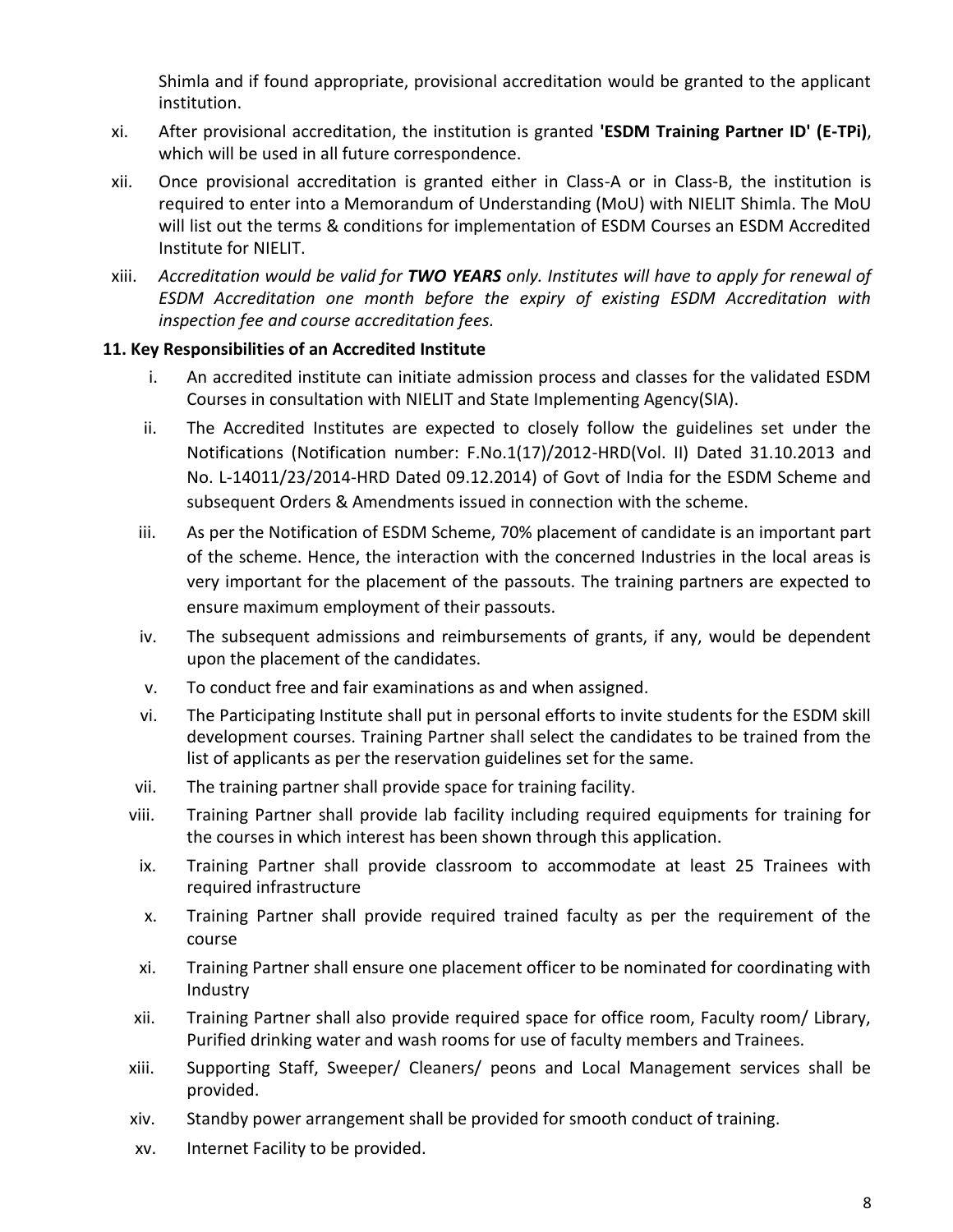#### **12. Other Terms and Conditions:**

- i. Training Partner should approach the concerned Electronic industry for placement of candidates for a particular course. A recommendation letter from at least one electronic industry is mandatory before an order is issued to the participating institute for conduct of training. Recommendation letter must include the commitment of placement of successful candidates for a particular batch and particular course. Participating institute can send recommendation letter at the time of submission of application.
- ii. Training Partner shall not start any training without receipt of formal order from NIELIT.
- iii. Training Partner shall start training programme within one month of date of issue of order for a particular batch. In case, training is not started within one month of issue of order, then order may be cancelled and batch may be allotted to other participating institute.
- iv. The complete infrastructure like classroom, Lab for Training Modules, Projector, Audio/Visual training aids etc. required for training will be provided by Training Partner. a certificate of the availability of infrastructure and its details shall be provided as and when desired by NIELIT.
- v. Training Partner will ensure admission of the candidates through proper counseling of the candidates. The target given in order has to be met by the Participating Institute. It is responsibility of the Participating Institute that target is achieved in terms of successful candidates passing the examination conducted by NIELIT Shimla.
- vi. Training Partner will tie up with relevant Industries for providing employment opportunities to the trainees.
- vii. A database of the trainees will be maintained by Training Partner along with UID (Aadhar Number). Aadhar Number is mandatory for registration of the candidate. This information shall be furnished to NIELIT, Shimla from time to time.
- viii. The Training Program shall be conducted as per syllabus designed and developed by NIELIT and approved by DeitY.
- ix. NIELIT Shimla reserves its right to update the training program by adding new courses or modifying existing courses.
- x. Fees as prescribed at Annexure-I shall be collected against receipt from General candidates by the Training Partner. In order to get good response from the general candidates the participating institute at their discretion may or may not charge this fee or may charge less than that prescribed but NIELIT will reimburse the share of the participating institute after adjusting the amount chargeable from candidates.
- xi. Training Partner shall take the attendance of trainees on physical register and Biometric machine both. 80% attendance is mandatory for candidates to appear in examination. Month wise report shall be sent by Participating Institute, along with feedback of students.
- xii. Training Partner shall make a time-table for a particular batch. Copy of the same shall to be sent to NIELIT Shimla.
- xiii. NIELIT Shimla shall be entitled to evaluate the performance of the students and facilities available at the Participating Institute from time to time and shall also have the right to demand correction/up gradation if any degradation of standard norms prescribed are noticed during such evaluation. NIELIT Shimla shall be allowed to inspect the institute any time.
- xiv. At the end of the course examination shall be conducted by NIELIT. Schedule of the Examination shall be intimated by NIELIT to the Training Partner.
- xv. NIELIT, New Delhi shall award certificates to all candidates successfully completing the course.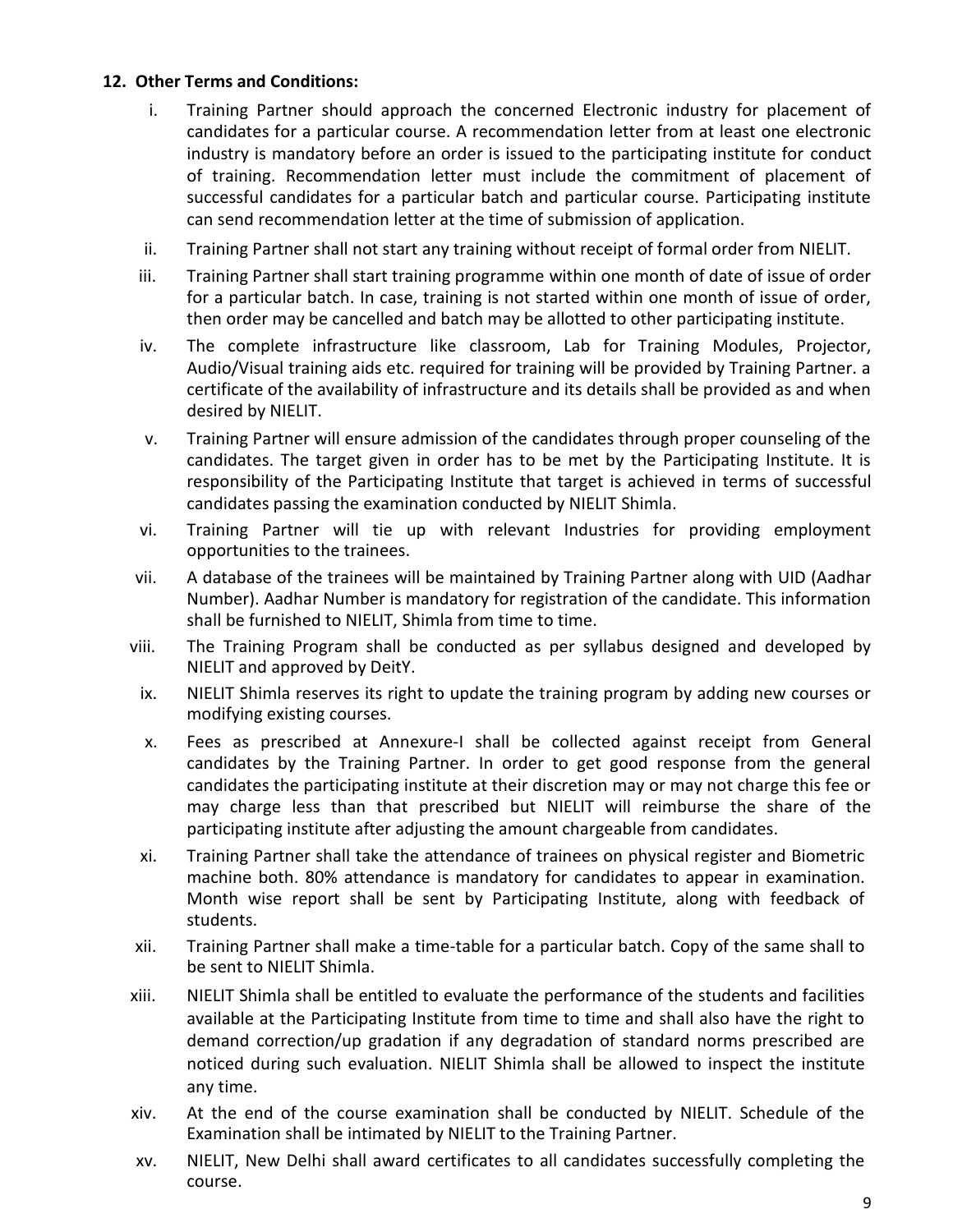- xvi. Training Partner will ensure placement of 70% of successful candidates. This will be treated as major performance criterion for release of payment and allotment of future batches.
- xvii. An Agreement will be signed with Training Partner for the implementation of training and certification scheme in Electronics System Design and Manufacturing (ESDM) sector funded by Department of Electronics and Information Technology, Govt. of India. Terms of the Agreement will be as per details given in this application. However NIELIT may alter/modify the terms and conditions as per requirement of successful & timely completion of work.
- xviii. The Director, NIELIT Shimla reserves the right to accept/reject any or all application without assigning any reason and also will not be responsible for postal delays.
- xix. Training Partner shall obey the instruction issued by DeitY and NIELIT from time to time.
- xx. Each page of application must be signed and stamped by authorized signatory. Affidavit of authorized signatory must be submitted along with.

#### **13. Guidelines for submission:**

The following conditions should be observed while submitting the quotation:

- i. The application should be submitted as Annexure-II (covering Letter) & Annexure-III & IV. The institute should seal the application documents in envelop duly super scribed and sealed. Envelop should also be duly super scribed: **"Application for Empanelment of Training Institutes in ESDM Sector".**
- ii. Canvassing in any form, direct or indirect, on part of agency will render the tender liable for exclusion from consideration.
- iii. Incomplete or late application will not be considered. NIELIT Shimla will not be responsible for any postal delays.

#### **14. Guidelines for Online Registration and Execution of Scheme on ESDM Portal:**

All the successful Training Partners will be imparted 3 hours training.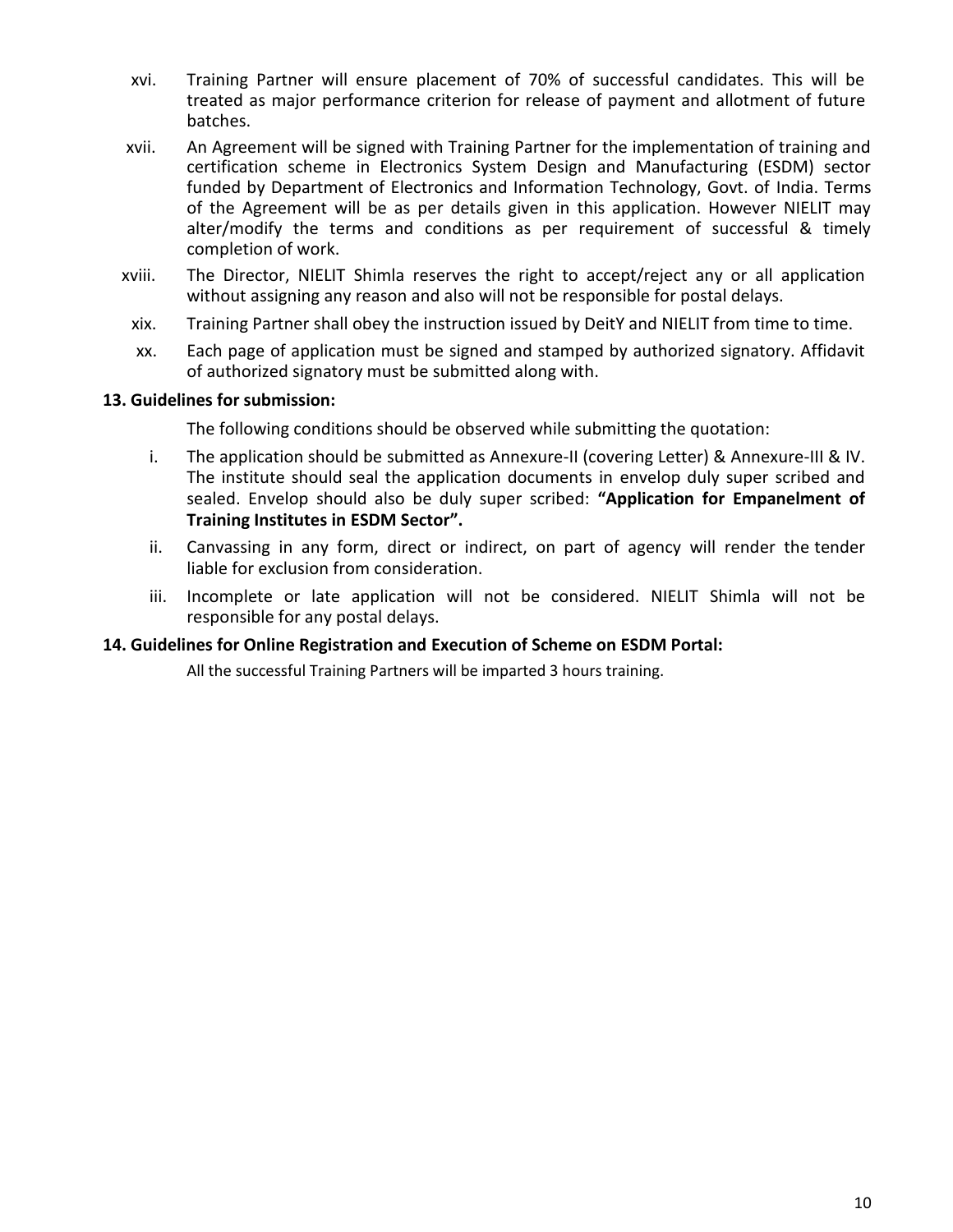#### **ANNEXURE- I**

#### **Details of Training to be provided under ESDM Scheme**

**1.** Under ESDM Scheme, at present the following courses have been approved by DeitY, Govt of India. Out of these courses, Training Partner can choose any number of courses which they can run and ensure the placement:

## Course Code: **AB/C/DE/FGHI**

Where

**AB:** EL/NL/TL (ESSCL/NIELIT/TSSC), **C**: S Or M **(S**-Service, **M**-Manufacturing**), DE**: Level (e.g.L1/L2/L3...)

**FGHI**: course Number (C001, course no.1....)

| S.No | <b>Course</b>    | <b>Course</b>                                                                                 | <b>Industry</b>                 | <b>Level</b>   | <b>Duration</b> | Eligibility                                                                                                                      | <b>Sector</b> |
|------|------------------|-----------------------------------------------------------------------------------------------|---------------------------------|----------------|-----------------|----------------------------------------------------------------------------------------------------------------------------------|---------------|
|      | Code             |                                                                                               | <b>Vertical</b>                 |                | (in hour)       |                                                                                                                                  |               |
| 1.   | NL/S/L<br>1/C001 | Installation &<br>Maintenance of<br>Photocopiers &<br>Printers                                | Office<br>Automation            | L1             | 200             | 8th pass/ITI                                                                                                                     | Service       |
| 2.   | NL/S/L<br>3/C002 | Certificate course<br>In Electronic Product<br><b>Testing</b>                                 | Electronic<br>Product<br>Design | L <sub>3</sub> | 360             | 10th / 12th Pass with<br>science background                                                                                      | Service       |
| 3.   | NL/S/L<br>3/C003 | Repair &<br>Maintenance of<br>Power Supply,<br>Inverter & UPS                                 | Industrial<br>Electronics       | L3             | 350             | 10th pass/ITI                                                                                                                    | Service       |
| 4.   | NL/S/L<br>3/C004 | Repair &<br>Maintenance of<br>Dental equipment                                                | Medical<br>Electronics          | L <sub>3</sub> | 350             | $10th$ pass, Age above 16<br>years                                                                                               | Service       |
| 5.   | NL/S/L<br>3/C005 | Repair &<br>Maintenance of<br>Imaging Equipment<br>[X-Ray & Ultrasound<br>Machine]            | Medical<br>Electronics          | L <sub>3</sub> | 350             | 10th pass , Age above<br>16 years                                                                                                | Service       |
| 6.   | NL/S/L<br>3/C006 | Repair &<br>Maintenance of ECG<br>& ICCU Equipment                                            | Medical<br>Electronics          | L <sub>3</sub> | 350             | 10th pass , Age above<br>16 years                                                                                                | Service       |
| 7.   | NL/S/L<br>4/C007 | Diploma in<br>Installation & Repair<br>of Consumer<br><b>Electronics Products</b>             | Consumer<br>Electronics         | L4             | 350             | ITI or 12th pass                                                                                                                 | Service       |
| 8.   | NL/S/L<br>5/C008 | Post Diploma in<br>Repair &<br>Maintenance of<br><b>Hospital Equipment</b>                    | Medical<br>Electronics          | L <sub>5</sub> | 400             | Diploma Holder / B.Sc.,<br>Age above 21 years                                                                                    | Service       |
| 9.   | NL/S/L<br>5/C009 | Diploma in Repair &<br>Maintenance of<br>Industrial<br>Instrumentation &<br>Automation system | Industrial<br>Automation        | L <sub>5</sub> | 400             | ITI / Diploma /BSc                                                                                                               | Service       |
| 10.  | NL/S/L<br>2/C010 | Assembly &<br>Maintenance of PCs                                                              | Computer<br>Hardware            | L2             | 240             | Polytechnic<br>Diploma/Graduation/<br>ITI/12th/ 10th                                                                             | Service       |
| 11.  | NL/S/L<br>2/C011 | <b>Installation Repair</b><br>& Maintenance of<br><b>EPABX System</b>                         | Telecom<br>Segment              | L2             | 200             | 9th pass/ Level 1 pass<br>of Electronic Technician<br>having basic Knowledge<br>of Electronics &<br>telephones & Switches<br>etc | Service       |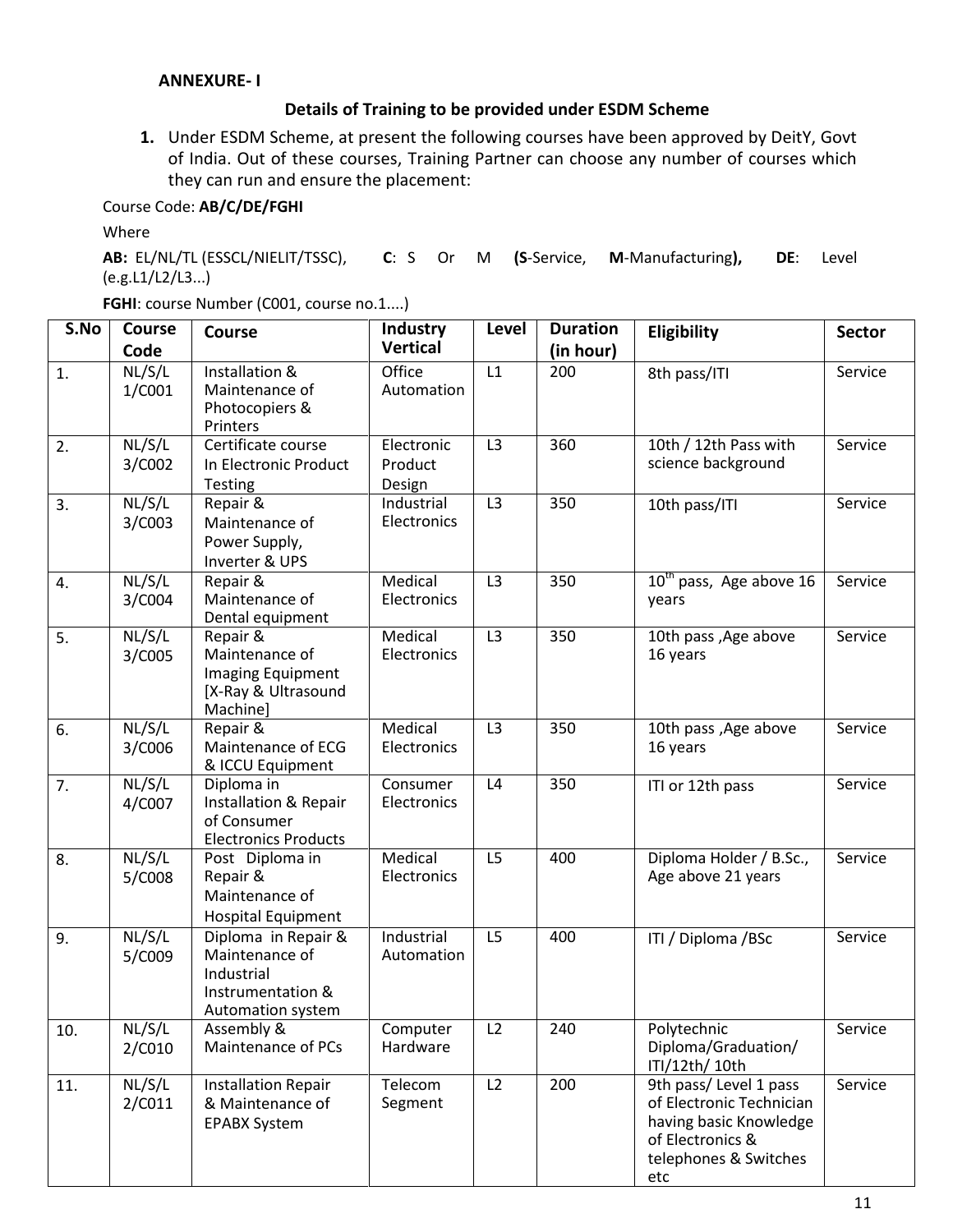| 12. | NL/M/L<br>4/C012              | Automation<br>Technology-Basic<br>Level                                          | Industrial<br>Automation                        |                | For<br>Technical<br>Students:<br><b>180 Hrs</b><br>Non<br>Technical<br>Students:<br>240 Hrs | Diploma in Electronics/<br>Instrumentation/<br>Mechanical/ Electrical -<br>for Technical students.<br>Non Technical<br>Students: 12th pass<br>with science<br>background and affinity<br>towards technical<br>studies                      | Manufact<br>uring |
|-----|-------------------------------|----------------------------------------------------------------------------------|-------------------------------------------------|----------------|---------------------------------------------------------------------------------------------|--------------------------------------------------------------------------------------------------------------------------------------------------------------------------------------------------------------------------------------------|-------------------|
| 13. | $\overline{NL}/M/L$<br>4/C013 | Certificate in<br><b>Robotic Programming</b><br>& Maintenance                    | Industrial<br>Automation                        | L4             | 325                                                                                         | 10th with aptitude<br>in the subject/ $12^{th}$ pass                                                                                                                                                                                       | Manufact<br>uring |
| 14. | NL/S/L<br>4/C014              | <b>BSNL Certified</b><br>Telecom<br>Technician-<br>PC Hardware and<br>Networking | Office<br>Automation<br>, IT &<br>Networking    | L4             | 170                                                                                         | 10th with strong<br>aptitude in Science /<br>12th Pass                                                                                                                                                                                     | Service           |
| 15. | NL/M/<br>L4/C01<br>5.         | <b>Computer Aided</b><br><b>Product Design</b>                                   | Electronic<br>Product<br>Design                 | L4             | 360                                                                                         | Polytechnic Diploma/<br>Graduation/ ITI/12th/<br>10th                                                                                                                                                                                      | Manufact<br>uring |
| 16. | NL/M/<br>L5/C016              | <b>Embedded System</b><br>Design using 8-Bit<br>Microcontroller                  | Embedded<br>System &<br><b>VLSI</b>             | L5             | 400                                                                                         | Diploma or above                                                                                                                                                                                                                           | Manufact<br>uring |
| 17. | NL/M<br>/L5/C01<br>7          | Post Diploma in<br>VLSI Design, Tools &<br>Technology                            | Embedded<br>System &<br><b>VLSI</b>             | L <sub>5</sub> | 400<br>(6 Month)                                                                            | Diploma Holder or<br>BSc. Graduate &<br>not less than 21 years<br>of age                                                                                                                                                                   | Manufact<br>uring |
| 18. | NL/M/L<br>5/C018              | Automation<br>Technology-<br>Intermediate Level                                  | Industrial<br>Automation                        | L5             | Technical<br>Students<br>350 Hrs<br>Non-<br>Technical<br><b>Students</b><br><b>450 Hrs</b>  | Diploma in<br>/Electronics/<br>Instrumentation/<br>Mechanical/<br>Electrical-<br>For Technical students.<br>Non Technical<br><b>Students: Students</b><br>with 12+ with<br>science background and<br>affinity towards<br>technical studies | Manufact<br>uring |
| 19. | NL/M/L<br>5/C019              | Automation<br>Technology-<br>Advanced<br>Level                                   | Industrial<br>Automation                        | L5             | 520                                                                                         | Diploma in Electronics/<br>Instrumentation/<br>Mechanical/ Electrical<br>/Graduates, with<br>science background and<br>affinity towards<br>technical studies                                                                               | Manufact<br>uring |
| 20. | NL/S/L<br>4/C020              | CHM-'O' Level                                                                    | Office<br>Automation<br>, IT &<br>Networking    | L4             | 400 hrs                                                                                     | 12th Pass/ ITI/ Diploma,<br>Graduation or more                                                                                                                                                                                             | Service           |
| 21. | NL/S/L<br>4/C021              | Installation, Repair &<br>Maintenance of Home<br>Appliances                      | Consumer<br>Electronics<br>(Home<br>Appliances) | L4             | 350 hrs                                                                                     | 10th + ITI, 12th Pass,<br>Non Science Graduates                                                                                                                                                                                            | Service           |
| 22. | NL/M/L<br>4/C022              | Solar-LED Lightning<br>Products (Design &<br>Manufacturing)                      | Solar<br>Electronics                            | L4             | 350 hrs                                                                                     | 10th + ITI, 12th Pass                                                                                                                                                                                                                      | Manufact<br>uring |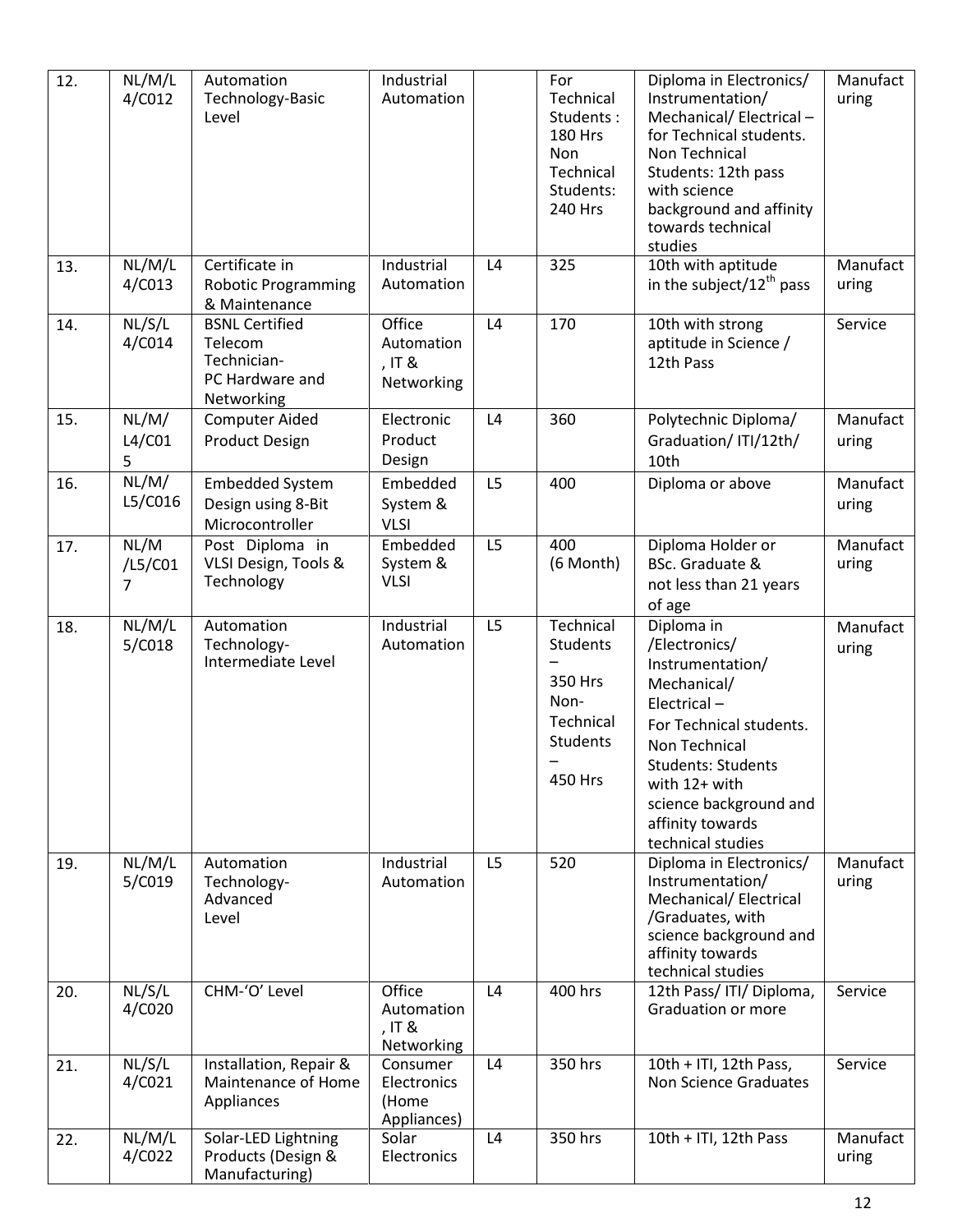| 23. | NL/S/L<br>5/C023 | CHM-'A' Level                            | Office<br>Automation<br>. IT &<br>Networking | L5 | 470 hrs | Diploma                                                               | Service           |
|-----|------------------|------------------------------------------|----------------------------------------------|----|---------|-----------------------------------------------------------------------|-------------------|
| 24. | NL/M/L<br>5/C024 | Additive<br>manufacturing/3D<br>Printing | <b>Digital</b><br>Fabrication                | L5 | 400 hrs | Diploma Holder or B.Sc.<br>Graduate & not less<br>than18 years of age | Manufact<br>uring |
| 25. | NL/M/L<br>5/C025 | 3D Scanning and CNC<br>routing           | Digital<br>Fabrication                       | L5 | 400 hrs | Diploma Holder or B.Sc.<br>Graduate & not less<br>than18 years of age | Manufact<br>uring |

\*The list of courses may change as per guidelines of DeitY, GoI.

## **2. Reservation Criteria:**

SC: 15%, ST: 7.5% Economically Weaker Section (EWS): 17.5% General: 60% Criterion for EWS is that the annual family income should not be more than Rs 2 Lacs. Beneficiaries (students) who have already availed concession benefits under Star Scheme of Government of India are not eligible avail any benefits under the Scheme.

#### **3. Financial Assistance and Fees to be paid by candidate:**

#### **A) For SC/ST/EWS Candidates:**

|                                       | Un-skilled (L1- Semi-skilled |             | <b>Supervisor</b> | <b>Master</b>   |
|---------------------------------------|------------------------------|-------------|-------------------|-----------------|
| Level                                 | L2)                          | (L3)        | (L4)              | Technician (L5) |
| Course fee                            | Rs 5,000/-                   | Rs 10,000/- | Rs 12,000/-       | Rs 15,000/-     |
| <b>Registration cum Certification</b> | Rs 500/-                     | Rs 1,000/-  | Rs 1,500/-        | Rs 2,000/-      |
| fees                                  |                              |             |                   |                 |
| <b>Financial Assistance by</b>        |                              |             |                   |                 |
| <b>Government- in Percentage</b>      | 100%                         | 100%        | 100%              | 100%            |
| Course Fees to be paid by             |                              |             |                   |                 |
| <b>Candidate</b>                      | Nil                          | Nil         | Nil               | Nil             |
| <b>Registration cum Certification</b> |                              |             |                   |                 |
| fees to be paid by Candidate          | Nil                          | Nil         | Nil               | Nil             |

#### **B) For General Candidates:**

| Level                                                                                          | Un-skilled<br>$(L1-L2)$ | Semi-skilled<br>(L3) | <b>Supervisor</b><br>(L4) | <b>Master</b><br>Technician (L5) |
|------------------------------------------------------------------------------------------------|-------------------------|----------------------|---------------------------|----------------------------------|
| Course fee                                                                                     | Rs 5,000/-              | Rs 10,000/-          | Rs 12,000/-               | Rs 15,000/-                      |
| <b>Registration cum Certification fees</b>                                                     | Rs 500/-                | Rs 1,000/-           | Rs 1,500/-                | Rs 2,000/-                       |
| <b>Financial Assistance by Government-</b>                                                     |                         |                      |                           |                                  |
| in Percentage                                                                                  | 75%                     | 75%                  | 75%                       | 75%                              |
| Maximum Course Fees to be paid<br>by Candidate at discretion of the<br><b>Training Partner</b> | Rs. 1,250/-             | Rs. 2,500/-          | Rs. 3,000/-               | Rs. 3,750/-                      |
| <b>Registration cum Certification fees</b><br>to be paid by Candidate                          | Rs. 125/-               | Rs. 250/-            | Rs. 375/-                 | Rs. 500/-                        |

Funds will be released to Training Partner by SIA/NIELIT.

4. **Examination and Certification:** NIELIT will conduct the examination and Certificate will be **is**sued to successful candidates.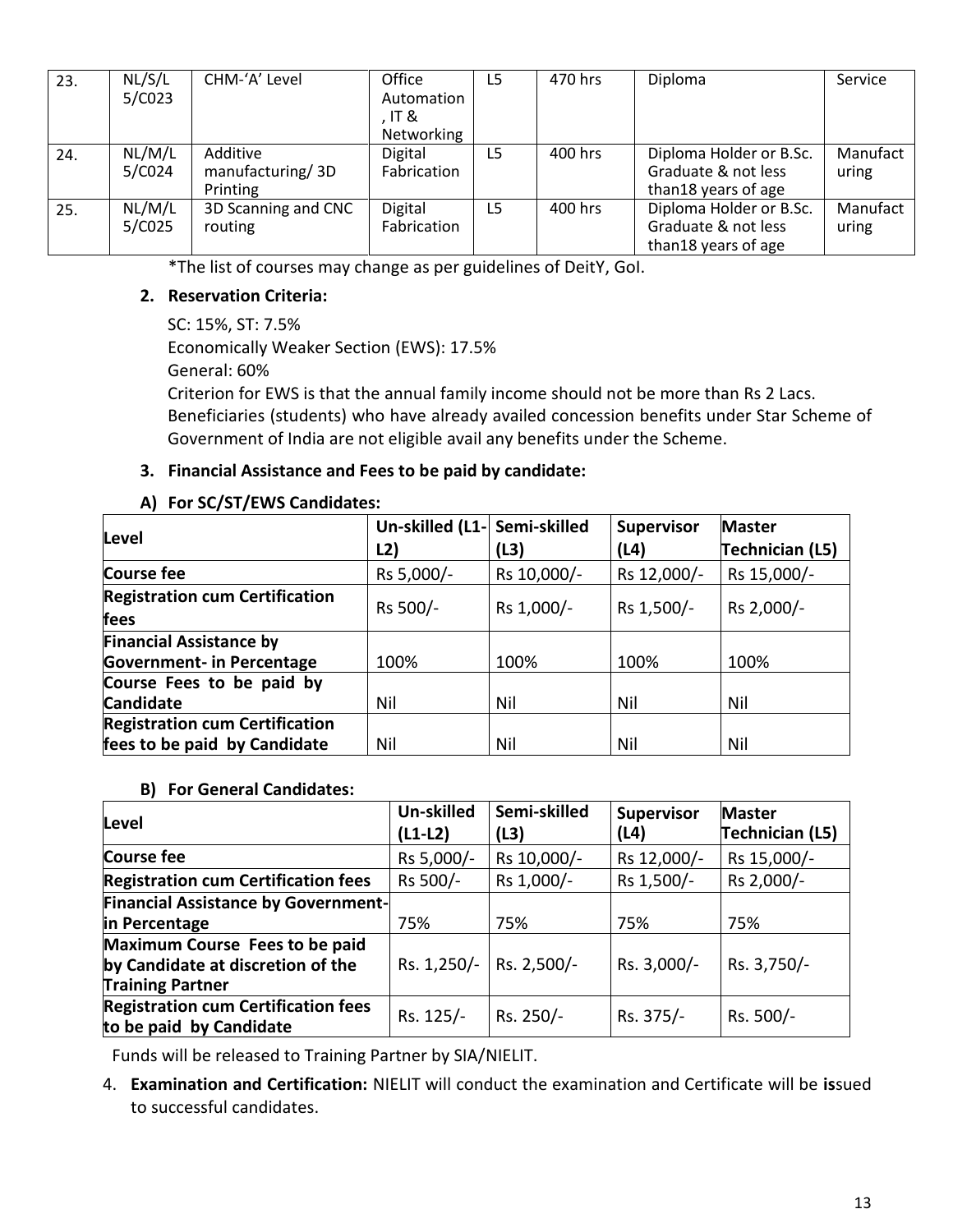# **Covering Letter Format**

**Format for covering letter**

(To be submitted on the Letter head of the applicant institution)

**To,**

**The Director, NIELIT Shimla Hotel Cedarwood Building Lower Jakhoo, Shimla-1, HP**

#### **Sub: Application for Accreditation of Training Partner in ESDM Sector**

Dear Sir,

- **1.** I/We having examined the application document, we, the herewith submit our response to your application for accreditation of Training Institutes in ESDM Sector.
- **2.** I/We have read the provisions of the application document and confirm that these are acceptable to us. We further declare that additional conditions, variations, deviations, if any, found in our application shall not be given effect to.
- **3.** I/We would like to declare that we are not involved in any litigation with any Government (Central/State) in India and we are not under a declaration of ineligibility for corrupt or fraudulent practices.
- **4.** I/We hereby declare that all the information and statements made in this application are true and accept that any misrepresentation or hiding of facts in any form contained in it may lead to our disqualification.
- **5.** I/We understand that NIELIT Shimla is not bound to short-list / accept any proposal received in response to this application.
- **6.** I/We understand that Empanelment with NIELIT Shimla does not guarantee that every /any of the applicants invited to application for, will be awarded any order under ESDM Project.

| Our correspondence details / authorized person to deal with regard to this APPLICATION is: |  |  |  |
|--------------------------------------------------------------------------------------------|--|--|--|
|--------------------------------------------------------------------------------------------|--|--|--|

| <b>S. No.</b> | <b>Information</b>                                                                                                         | <b>Details</b> |
|---------------|----------------------------------------------------------------------------------------------------------------------------|----------------|
| 1.            | Name of the Contact Person                                                                                                 |                |
| 2.            | Designation and contact address of the person to<br>whom all references shall be made regarding this<br><b>APPLICATION</b> |                |
| З.            | Telephone, FAX number                                                                                                      |                |
| 4.            | Mobile number & e mail of the Contact Person                                                                               |                |

We hereby undertake that we accept all terms and conditions of the APPLICATION unconditionally. Signature of Authorized Signatory with Seal

Place:

Date: (Name and Designation) **Date:** (Name and Designation)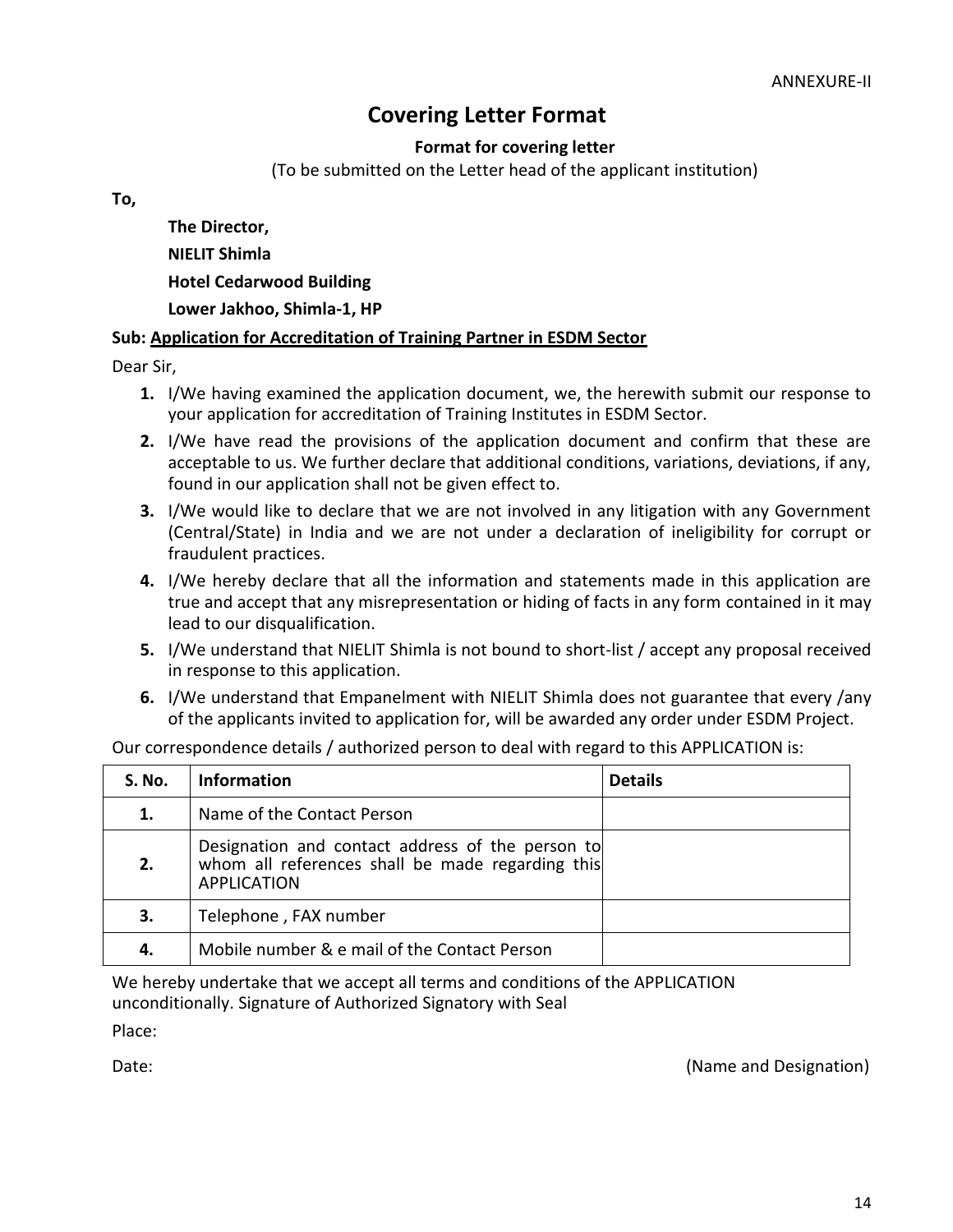**Annexure-III**



# **National Institute of Electronics and Information Technology**

**FORMAT FOR APPLYING ESDM ACCREDITATION (FOR PROVISIONAL ACCREDITATION)**

Date:

To

**The Director,**

**NIELIT Shimla**

**Hotel Cedarwood Building**

**Lower Jakhoo, Shimla-1, HP**

#### **Subject : Application for ESDM PROVISIONAL ACCREDITATION**

Dear Sir,

My institute named **My institute** named **My institute** named **My institute** named **My** institute  $\mathbf{M}$ institute") is coming under Class-A (NIELIT CHM-O/A level ACCR No. \_\_\_\_\_\_\_\_\_\_\_\_\_\_)/Class-B Institution as defined in clause 4(i) and 4(ii) of this handbook and I am the "Organization Head" of the institute.

I have personally ensured that the institute fulfils the norms for accreditation and has run for the adequate sessions as mentioned in this document.

I wish to apply for accreditation of the following ESDM Courses:

| <b>S. No.</b> | Name of Course* | Course Code   Vertical |  |
|---------------|-----------------|------------------------|--|
|               |                 |                        |  |
|               |                 |                        |  |
|               |                 |                        |  |
|               |                 |                        |  |

\* Details of Courses are available on the ESDM Portal and on https://esdm-skill.deity.gov.in/.

Before submitting this application, I have personally ensured that my institute has adequate Building, infra-structure, support staff and faculty to undertake the course. I have also ensured that the institute has linkages with the industry for placement of the candidates after successfully completion of their training. The fee for the desired courses for **two years** is as under:

**For Class A**

| NIELIT CHM-O/A level ACCR No.                            | valid upto  |
|----------------------------------------------------------|-------------|
| <b>ESDM Accreditation Registration fee:</b>              | Rs. 6000/-  |
| Course Accreditation fee: Rs. 4000 /- $\times$ (courses) | Rs.         |
| Institute Inspection fee:                                | Rs. 10000/- |
| Service Tax:                                             | Rs.         |
| Total Rs.                                                |             |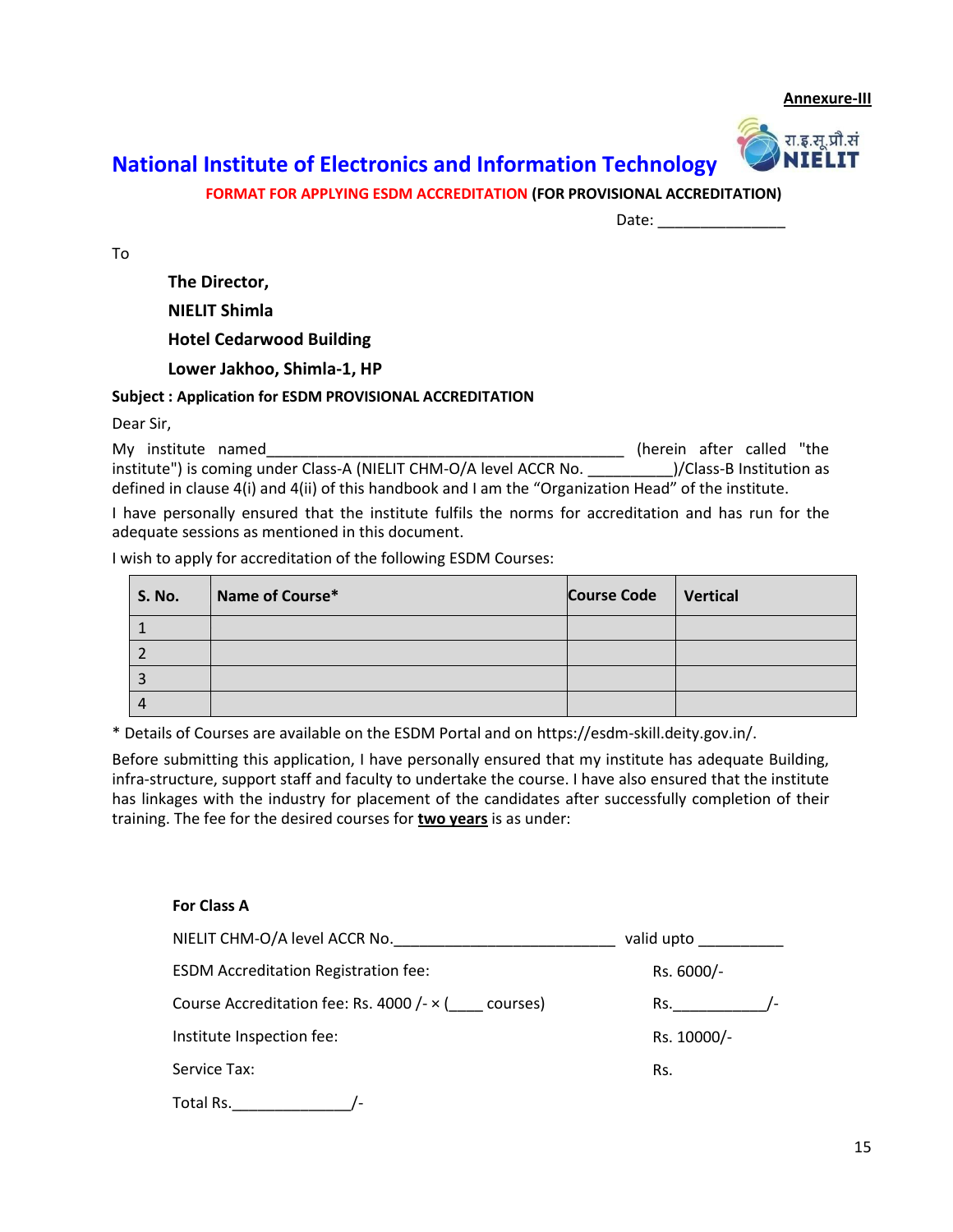#### **For Class B**

| Type of Institution                               | Government / Private             |
|---------------------------------------------------|----------------------------------|
| <b>ESDM Accreditation Registration fee:</b>       |                                  |
| For Government Institutions                       | Rs. 6000/-                       |
| For Private Institutes:                           | Rs. 12,000/-                     |
| Course Accreditation fee: Rs. 4000/- x ( courses) | Rs.                              |
| Institute Inspection fee:                         | Rs. 10000/-                      |
| Service Tax (@14.5%):                             | Rs.                              |
|                                                   | Total Rs. The Manuscript Control |

*\*Please strike out whichever is not applicable.*

The non-refundable fee for processing of accreditation Rs. \_\_\_\_\_\_\_\_\_\_\_\_\_\_\_\_\_\_\_\_\_\_ is enclosed in the form of

Demand Draft No................................... dated.................................. issued by \_\_\_\_\_\_\_\_\_\_\_\_\_\_\_

bank in the name of "Director – NIELIT Shimla payable at Shimla is enclosed.

I am aware that In the event of deliberate nondisclosure/misrepresentation of vital information or supplying misleading information by default/mistake/blunder may result in cancellation of accreditation or accreditation process instantly along with forfeiture of the fee deposited and possible punitive action as per the decision and discretion of NIELIT. Kindly, initiate the process of provision accreditation of the institute.

With regards,

Signature: \_\_\_\_\_\_\_\_\_\_\_\_\_\_\_\_\_\_\_\_\_\_\_

Name: \_\_\_\_\_\_\_\_\_\_\_\_\_\_\_\_\_\_\_\_\_\_\_\_\_\_ Address: \_\_\_\_\_\_\_\_\_\_\_\_\_\_\_\_\_\_\_\_\_\_\_\_

\_\_\_\_\_\_\_\_\_\_\_\_\_\_\_\_\_\_\_\_\_\_\_\_\_\_\_\_\_\_\_\_ \_\_\_\_\_\_\_\_\_\_\_\_\_\_\_\_\_\_\_\_\_\_\_\_\_\_\_\_\_\_\_\_

\_\_\_\_\_\_\_\_\_\_\_\_\_\_\_\_\_\_\_\_\_\_\_\_\_\_\_\_\_\_\_\_ Phone: \_\_\_\_\_\_\_\_\_\_\_\_\_\_\_\_\_ e-mail:\_\_\_\_\_\_\_\_\_\_\_\_\_\_\_\_\_\_\_\_\_\_\_\_\_\_\_\_\_\_\_

Seal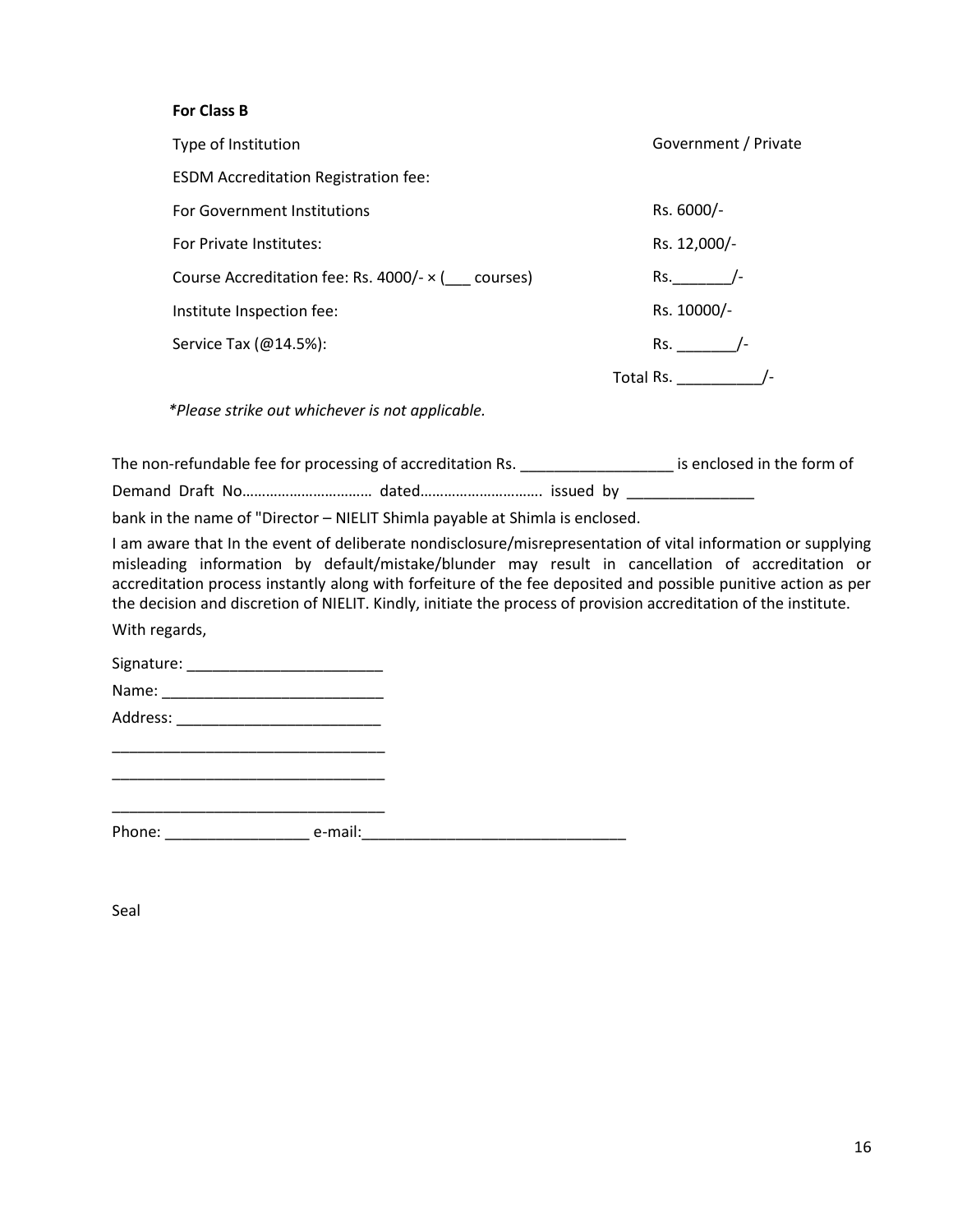#### **ANNEXURE-IV**

#### **Application Performa for Accreditation of Training Institutes for ESDM Scheme**

**(Instructions:** This is Format of Application Performa. Use separate sheet wherever required. Please attach documentary evidence of the information being provided.**)**

#### **A) General Information:**

| <b>S. No.</b> | <b>Information</b>                | <b>Details</b>    |
|---------------|-----------------------------------|-------------------|
| (1)           | Name of The Institute             |                   |
|               | <b>Full Address with</b>          |                   |
| (2)           | Phone/Fax/E-Mail                  |                   |
| (3)           | Date / Year of Establishment      |                   |
|               | Legal Status / Registered Under:  |                   |
| (4)           | (Attach Documentary Proof)        |                   |
| (5)           | Details of Registration fees Paid | Amount:           |
|               |                                   | DD No:            |
|               |                                   | Date:             |
|               |                                   | <b>Bank Name:</b> |
|               | Service Tax No:                   |                   |
| (6)           | (Attach Documentary Proof)        |                   |
|               | PAN No:                           |                   |
| (7)           | (Attach Documentary Proof)        |                   |

#### **B) Financial Strength & Turnover for the previous three years (Attach Documentary proof certified by CA):**

| S. No.   | <b>Financial Year</b> | Total Income/Turnover (Rs.) * |
|----------|-----------------------|-------------------------------|
|          | 2011-2012             |                               |
| <u>.</u> | 2012-2013             |                               |
| З.       | 2013-2014             |                               |

#### **\*Attach separate sheet wherever required**

#### **C) Details of Available Trainer/ Instructor\***

| <b>S. No.</b> | Name of the Trainer/<br><b>Instructor</b> | <b>Educational</b><br>Qualification | <b>Brief Experience</b> |
|---------------|-------------------------------------------|-------------------------------------|-------------------------|
|               |                                           |                                     |                         |
|               |                                           |                                     |                         |
|               |                                           |                                     |                         |

**\*Attach separate sheet wherever required**